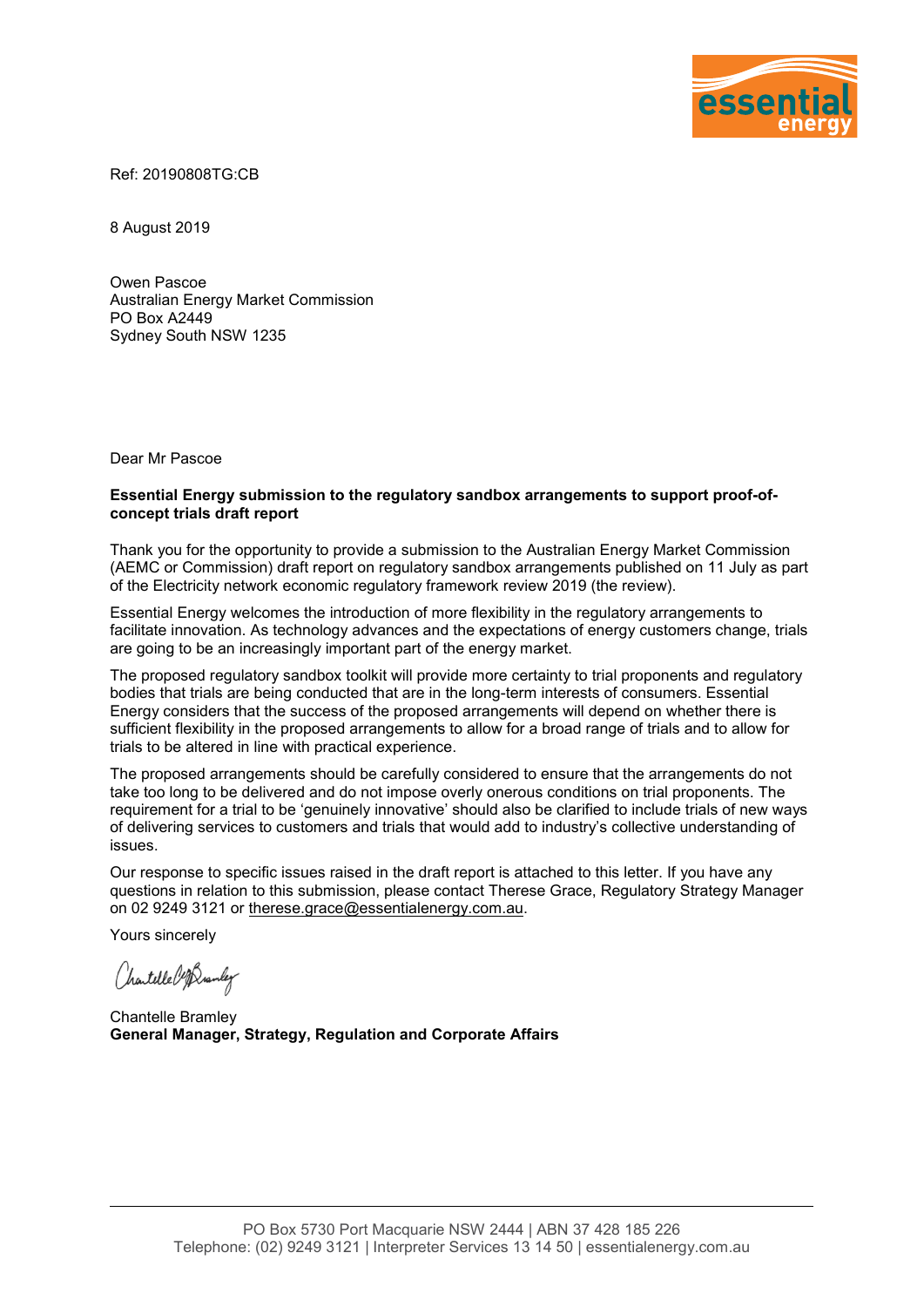# **Essential Energy submission to the draft report**

## General comments

Essential Energy welcomes the draft decision and the objective of providing more flexibility in the regulatory arrangements to conduct innovative trials. We also agree with the Commission's view that the focus of these arrangements should be on promoting genuine innovation rather than simply increasing the number of trials underway. The tiered framework with advice and regulatory relief through defined tools appears reasonable.

One important principle for the design of the regulatory sandbox toolkit is that the arrangements are sufficiently flexible. It is often the case that there is 'learning by doing' as a trial progresses and the regulatory arrangements to facilitate trials should allow for this process to occur.

Essential Energy notes that the draft report appears to focus solely on proof-of-concept trials for innovative technologies. However, the consultation paper also mentioned the possibility that the sandbox toolkit could also be used to trial new business models and regulatory changes.

More guidance should be provided on the criteria that a trial must be "genuinely innovative" in order to qualify for the regulatory sandbox toolkit. For example, a trial of stand-alone power systems may not wish to trial the technology (as this has already been proven) but rather ways to provide this service to customers in the most cost-effective way. There is a lack of clarity as to whether this type of trial would meet the innovative criteria as currently described.

The need for a trial to be innovative should not focus solely on new or untested technology but rather on whether conducting the trial would add to industry's collective understanding of issues.

## Comments on specific issues raised in the draft report

## **Regulatory Guidance**

Essential Energy agrees with the introduction of a regulatory guidance service run by the AER. Having a defined process in place to answer queries with a dedicated first point of contact will be a useful addition to the NEM regulatory arrangements.

There is a trade-off between the provision of advice in a timely manner and providing certainty to guidance seekers that the advice can be relied upon. The fact that the advice represents a staff view may therefore pose some problems. For example, if a trial proceeds on the basis of advice received and is subsequently found to be in breach of the rules. This risk may be higher for advice provided by other agencies, without first checking with the AER if this is consistent with their understanding of the rules. The Commission should work with the other market bodies to mitigate this risk in the design of the advice service.

For parties seeking guidance, a single point of contact and one consolidated piece of advice that covers all identified issues would be most useful. A referral service would not meet the objective of fast frank feedback. This is because the process could still be lengthy and there is still a risk that the advice would be inconsistent or contradictory.

As noted in the paper the success of the advice service would depend on the resources devoted to it. The industry recognises that the workload of all market bodies is already quite large and if this service is not provided with dedicated resources, but rather is an add-on to business as usual functions, there is a risk that queries will not be processed in a timely manner. This would be particularly the case if the person or team involved in providing the advice is in the middle of a large project with upcoming deadlines.

Essential Energy agrees that the experience with the advice service would provide useful information both to the market and to regulators. We agree that the AER should regularly publish a summary of activity through the advice service, for example the number of queries processed, the areas of the rules that the queries were about and the outcome of the guidance (for example, how many trials went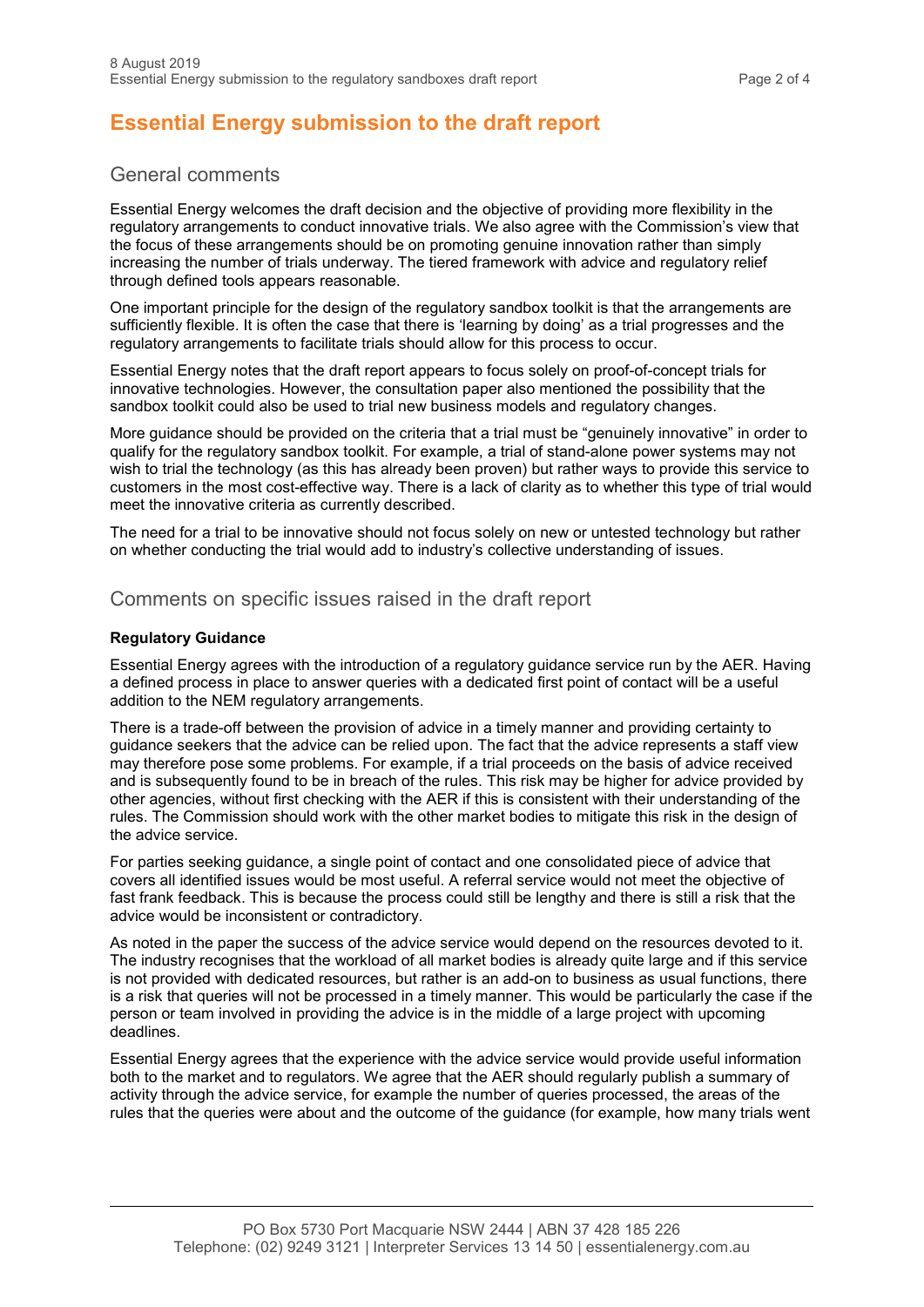ahead under current rules, how many waiver applications were made as a result of guidance and how many trials did not proceed).

The AER could use its experience of responding to requests for guidance to provide useful material to the market. If many queries relate to the same topic and the AER regularly provides similar responses, these could be drafted into a factsheet or FAQ document and posted on the AER website. Common queries that are referred to other bodies or agencies should also be included in this process (for example, common queries received by AEMO on the registration of batteries). Ideally this information would be available in one place.

Essential Energy also agrees that the experience of the guidance service could provide a signal to regulatory bodies regarding some areas of the rules that are overly complex or that require changes. The number of queries received on topics could be used as an input to AEMC reviews or other regulatory processes.

## **AER waiver power**

Essential Energy agrees that a new AER waiver power would be a useful addition to the regulatory sandbox toolkit. Much of the detail of how this waiver will operate will be decided in the preparation of the proposed sandbox guideline. It will be important that this guideline is prepared with meaningful consultation with industry and that the guideline can be updated as necessary with experience of using the new waiver power.

One of the most important issues with respect to the current AER waiver process (for example ringfencing waivers) is that the process is not well-defined. The waiver application process can vary widely on a case-by-case basis, including the timeframe, information required, and the number of interactions required with the AER.

In order to provide more certainty to sandbox waiver applicants it would be useful if the guideline could outline the process of interaction with the AER, the expected timing of consideration of a waiver application and the process for providing information in a more prescriptive manner. This would provide more certainty to both applicants and the AER and will set expectations on what a reasonable timeframe for consideration of a waiver should be.

#### **Trial rule change process**

The Commission has provided numerous examples of sandbox arrangements as part of this review. Examples have been provided of the OFGEM "fast frank feedback" service for providing advice and the Italian example where the energy regulator has issued specific exemptions and derogations in a number of areas. However, no example has been provided of a trial rule change process of the type proposed by the Commission. If no such international example is available, it would be useful if the Commission could more clearly outline the reasons why a trial rule change process is necessary in an Australian context.

Essential Energy notes concerns raised in the draft report that one potential barrier to innovation is that some trial proponents may not have the experience of resources to be able to fully understand the regulatory framework and how current rules impact on their business model. Given this, there is a question as to whether a rule change process is appropriate for these parties. The rule change process is comprehensive, and the proponent would need to understand the current rules and have a view on what changes to the rules would be appropriate to facilitate their trial. Being a trial rule proponent is therefore not a simple role and would likely require the trial proponent to devote time and resources to the process.

Essential Energy understands that trial rule change processes should be completed in a timely manner. However, the proposed timeframe appears to be ambitious. In our experience trials take a number of months to plan and fully understand the implications of the trial on network conditions, other market participants and customers.

As noted in the paper it is likely that in advance of submitting a trial rule change request the trial proponent will have engaged with other elements of the sandbox toolkit, including the regulatory guidance function. However, even with this prior analysis there would be a considerable amount of work involved in a trial rule change, including: